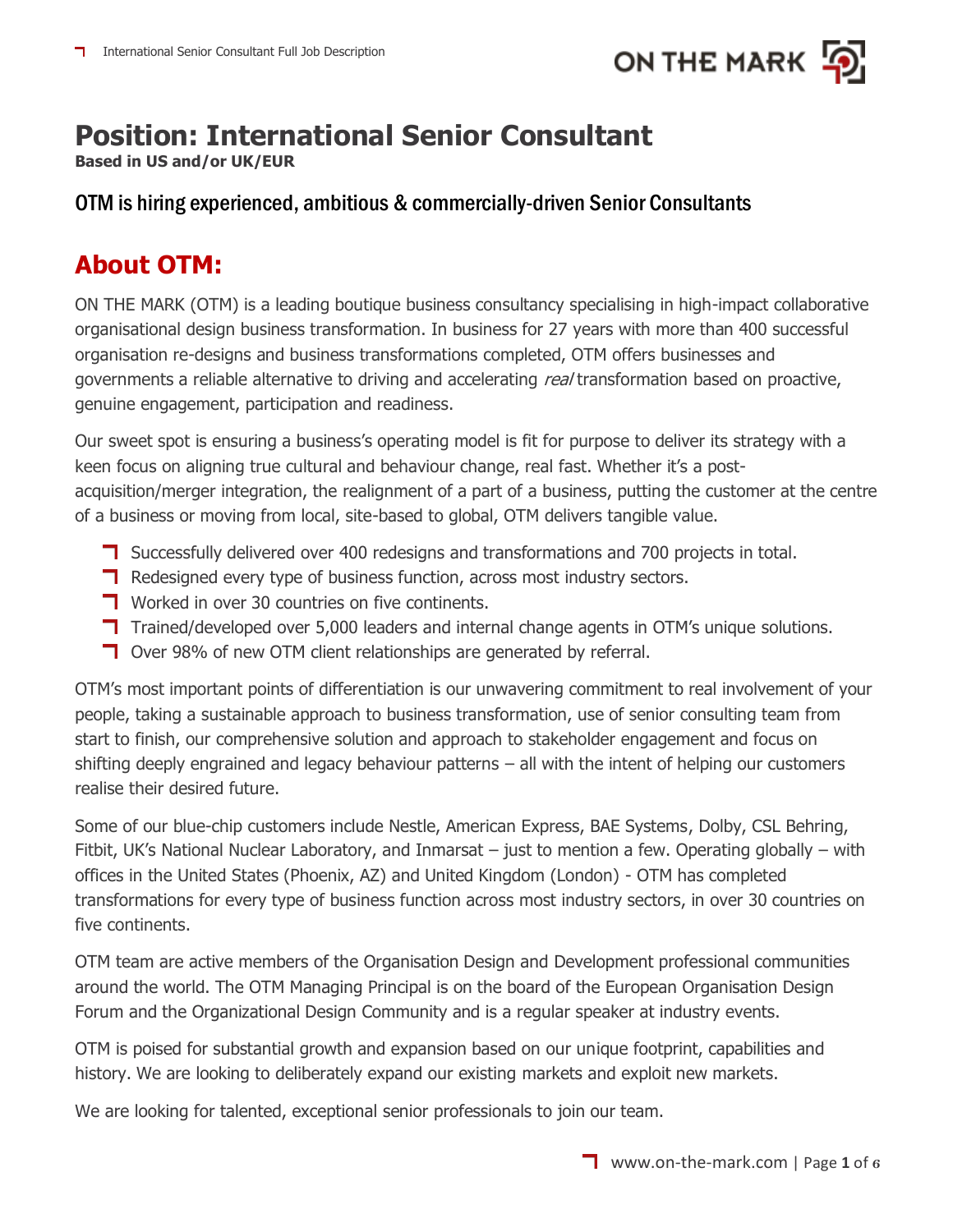

## **The Role and Requirements:**

OTM is searching for talented, exceptional and experienced Senior Consulting practitioners to successfully carry out the following key responsibility areas. The ideal candidate(s) must have a proven, demonstrable track record in:

- **T** Successful planning and delivering of organization designs and/or modernizing operating models for an entire enterprise, BU's or Functions or departments.
- $\Box$  Doing substantive change work both as an internal and external (ideally). Can meaningfully discuss the difference between change management and change readiness.
- T Training in and use of a variety of collaborative methodologies. E.g., Whole-scale change, Participative Design, Search Conference, Brief Strategic Change, etc.
- **T** Masterful at process consultation/group facilitation. E.g., Schein, Swartz, TOP methods, etc.
- T Successful business development/winning. Able to a bring client base and/or network to OTM.
- **T** Build lasting mutually-beneficial customer relationships with C-level execs, senior and front-line staff. Executive presence a must.
- $\blacksquare$  Able to plan, lead and execute complex and complicated projects. Able to do real work.
- **T** Record of writing and delivering original content in our field. Willingness to contribute to OTM IP, original content at www.on-the-mark.com.
- $\blacksquare$  Desiring to make a career choice to work in a global boutique professional services firm as an integral part of a small, cohesive, strong, capable team.
- **T** Willing and able to travel domestically and internationally with minimal constraint up to two weeks per month on average.
- **T** Commerical experience a huge plus working both as an internal and external.
- **T** Work in culturally diverse, global environments. Bi-lingual skills a plus.

The role is responsible for successful business winning (4x their total comp package), planning, leading and implementing complicated and complex transformation projects from start to finish, contributing to OTM IP and brand assets. Business development/winning includes generating and qualifying of leads, proposal writing and contract winning. OTM invests significant resources into marketing.

OTM's consulting model is based on senior consultants undertaking real work from the start to the finish of an assignment, supported by a small team of colleagues, utilizing the power of collaborative approaches. OTM's consulting model is not based on a partner making a sale, then passing off to an army of junior consultants to deliver the assignment.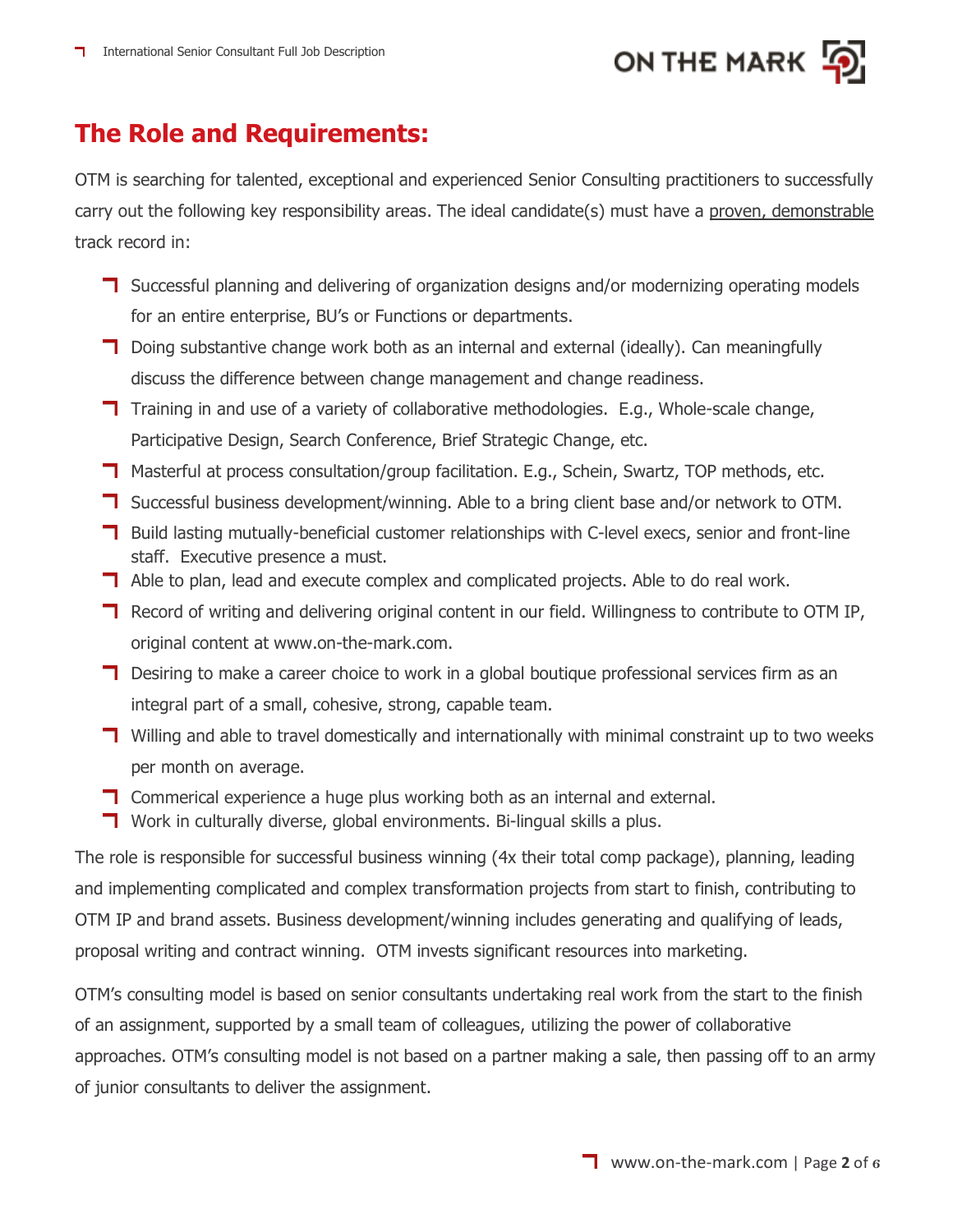

## **Role Requirements (Continued):**

**Education:** Minimum of a University degree (no exceptions).

**Proven experience and expertise:** You'll be required to demonstrate your experience.

#### **Breadth of experience:**

- a) Worked as an internal at middle to senior management level and as an external consultant.
- b) Led teams and groups.
- c) Worked across multiple industries and markets.
- d) Worked within more than one function (Strategy, Marketing, Finance, Supply Chain, HR, etc.).
- e) Worked internationally.
- f) A track record of successful business development and winning.
- g) Planned, designed and successfully delivered robust transformation engagements from start to finish delivering measurable results.

#### **Essential Consulting skills:**

- a) Demonstrates and differentiates between the three core consulting roles of Doctor, Expert and Process; Can act competently in all three knowing which to use in a given situation;
- b) Knowing the difference between telling vs. asking.
- c) Utilizing process consultation capabilities.
- d) Masterful in group facilitation.
- e) Ability to build strong team and customer relationships and maintaining them over time.
- f) Ability to successfully and effectively work with a variety of leadership styles, temperaments and character types e.g., engineer, human services, etc.
- g) Executive presence. Confident working with Boards, Executives, Managing Directors and Senior Management teams as well as front-line staff.
- h) Ability to explain and articulate the big picture and as well as to be detailed focused.

#### **Business knowledge and understanding:**

- a) Deep and practical knowledge of business and business models. Able to conduct relevant conversations with C-Level executives and staff at all levels, without getting entangled in consultant or management jargon.
- b) Able to apply solid business/political understanding and judgment.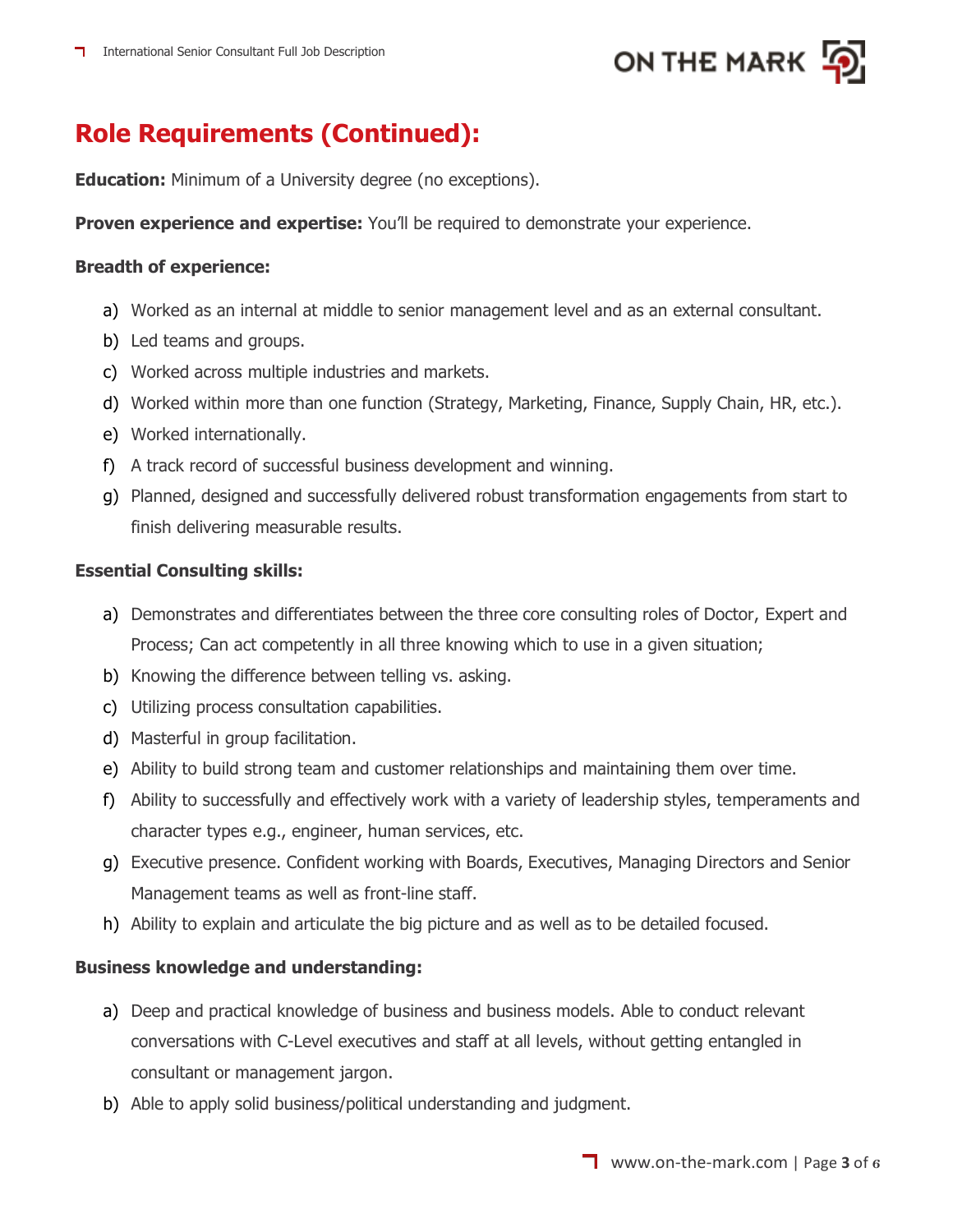

#### **Personal characteristics:**

- a) The spirit, vitality, courage and commitment to co-develop/co-steward our business.
- b) High emotional intelligence; healthy sense of self and self-belief.
- c) Strong belief in the collaborative approach to change based on the adage "people support what they help create".
- d) Unwavering commitment to solid work, team and colleagues and customer success.
- e) Exudes enthusiasm, consistency of commitment and effort, high willingness to get stuck in, innovate and dare to be different.
- f) Able to work in an autonomous work environment; Self-starter, driven, strong work ethic.
- g) Able to laugh, have fun and enjoy life along the way.

#### **Language and technology skills:**

- a) **Strong** computer and technical skills including MS Office, Project management and CRM products.
- b) Know the MS 365 environment.
- c) Strong English speaking, reading and writing capabilities.
- d) A huge plus to be bi- or multi-lingual.

### **Compensation and Benefits:**

- a) Total compensation/remuneration will be competitive for the candidate based on: breadth of experience, expertise, book of business, business development objectives and demonstrable track record. Compensation is based on experience and itrack record. Includes both fixed and variable pay based on performance and contribution.
- b) Finder's Fee: \$1,000 USD
- c) Sign-on Bonus TBD
- d) Competitive holiday/vacation time plus regular public holidays
- e) Personal time off.
- f) Healthcare benefits (Details available on request)
- g) Flexibility, virtual working.
- h) The role can be part-time or full-time. Minimum of 50% FTE.
- i) Opportunity to become an equity owner in the business based on contribution, fit and performance.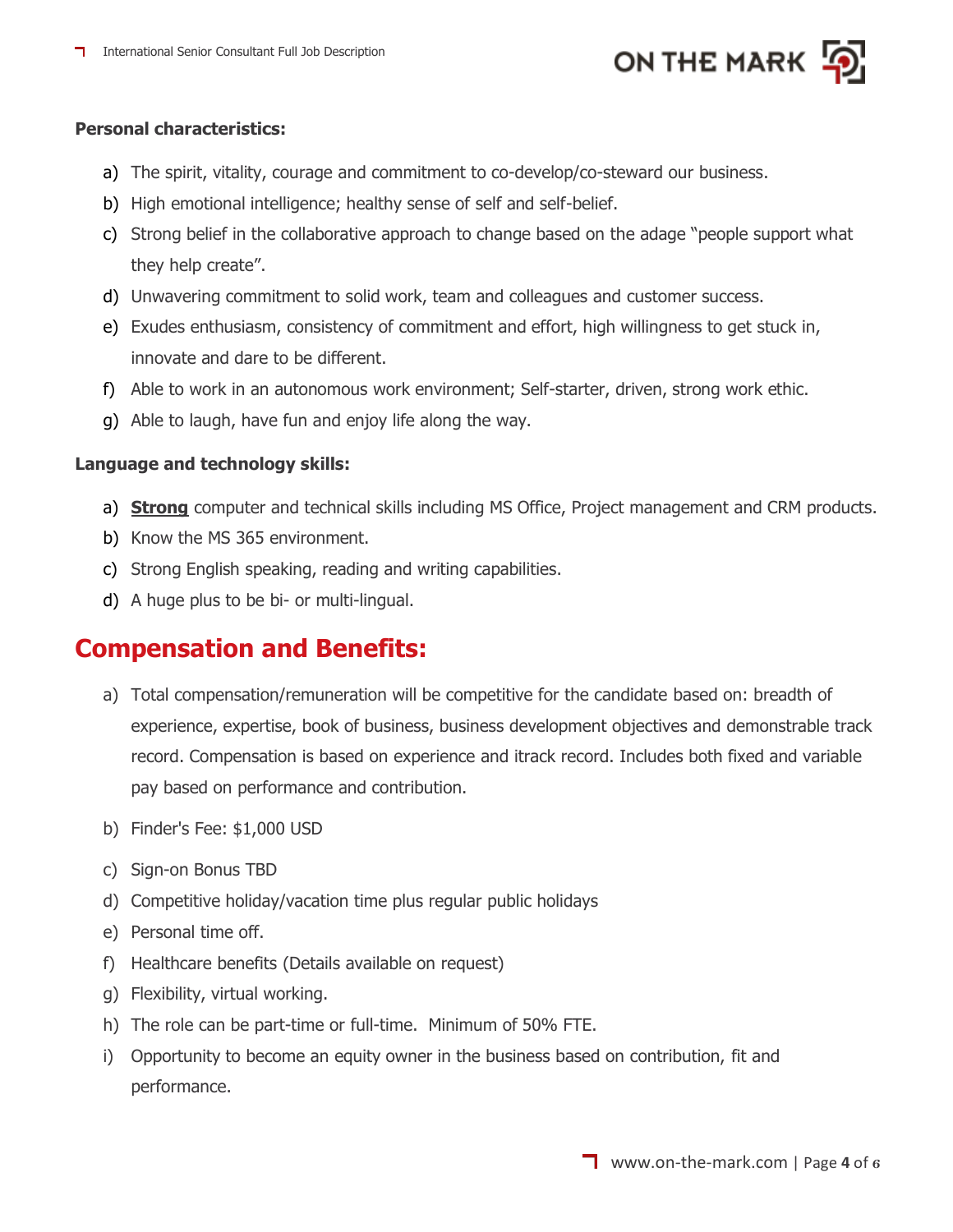

# **To Apply:**

Interested candidates should send the following;

- a) No more than a two-page cover letter addressing why you are the ideal candidate in response to the success criteria and requirements as stated above.
- b) Your resume/CV (Unless already included in previous enquiry).
- c) Up to 3 professional references. They will not be contacted without your prior consent.
- d) Three work samples that highlight your experience and expertise.
- e) Your remuneration history and expectations.

Title your email **"International Senior Consultant Role"** so that we are sure to receive it.

Send your packet to **[recruiting@on-the-mark.com.](mailto:recruiting@on-the-mark.com)** Please no calls